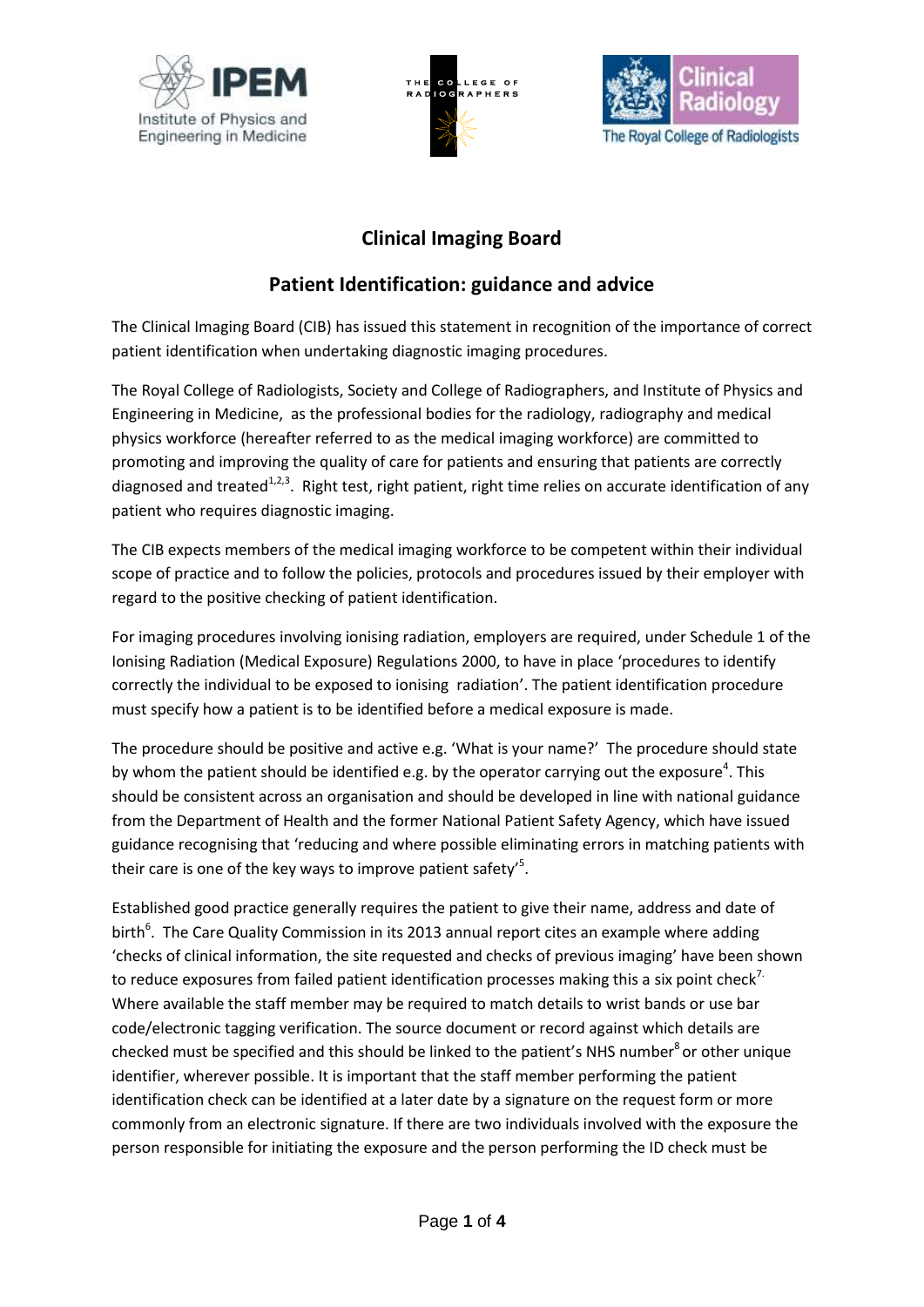





clearly identifiable and their responsibilities agreed in advance. This should be described in the employer's procedures.

The employer should have clearly documented procedures in place for situations where patients are unable actively to respond to identifying questions. These may be patients with dementia or learning or sensory disabilities, those who are non-English speaking, those who are unconscious (including in the operating theatre), children, and unidentified patients involved in major accidents.

Employers, and colleagues in the imaging workforce, are recommended to review their practice and procedures in light of this guidance, and that contained in the CQC annual report, with a view to taking a risk-based approach to introducing checks additional to the patient ID procedure.

### **Recommendations**

Local procedures should include the following.

- 1. Confirming name, address, date of birth (as is current established practice under IR(ME)R).
- 2. Confirming timing, modality, site/laterality.
- 3. Checking against original (or scanned-in) request forms.
- 4. Checking previous imaging, where possible (at 'justification' AND/OR on date of examination).
- 5. Checking the possibility of pregnancy.
- 6. Enquiries of patients themselves.
- 7. Arrangements for radiographers to check with referrer in cases of doubt on the request form itself, or arising from inconsistencies arising from checks carried out.
- 8. Selection of the correct protocol / radiographic factors / geometry / automatic exposure control (AEC) settings.
- 9. Referrer checks of ID and previous imaging; referrer training on electronic requesting systems, including training in how to cancel requests made in error.
- 10. Arrangements for inpatients and admitted patients concerning fitting of a wrist-band<sup>9</sup> (some organisations adopt a 'no wrist-band – no x-ray' policy), and arrangements on the ward for patients with similar or identical names where there may be potential for confusion, and whether there are any circumstances when radiographers can rely solely on ward staff to direct them to the intended patient.
- 11. Specific guidance for student radiographers and trainee assistant practitioners<sup>10</sup>.

This statement has been prepared on behalf of the Clinical Imaging Board with contributions from Public Health England and the Care Quality Commission.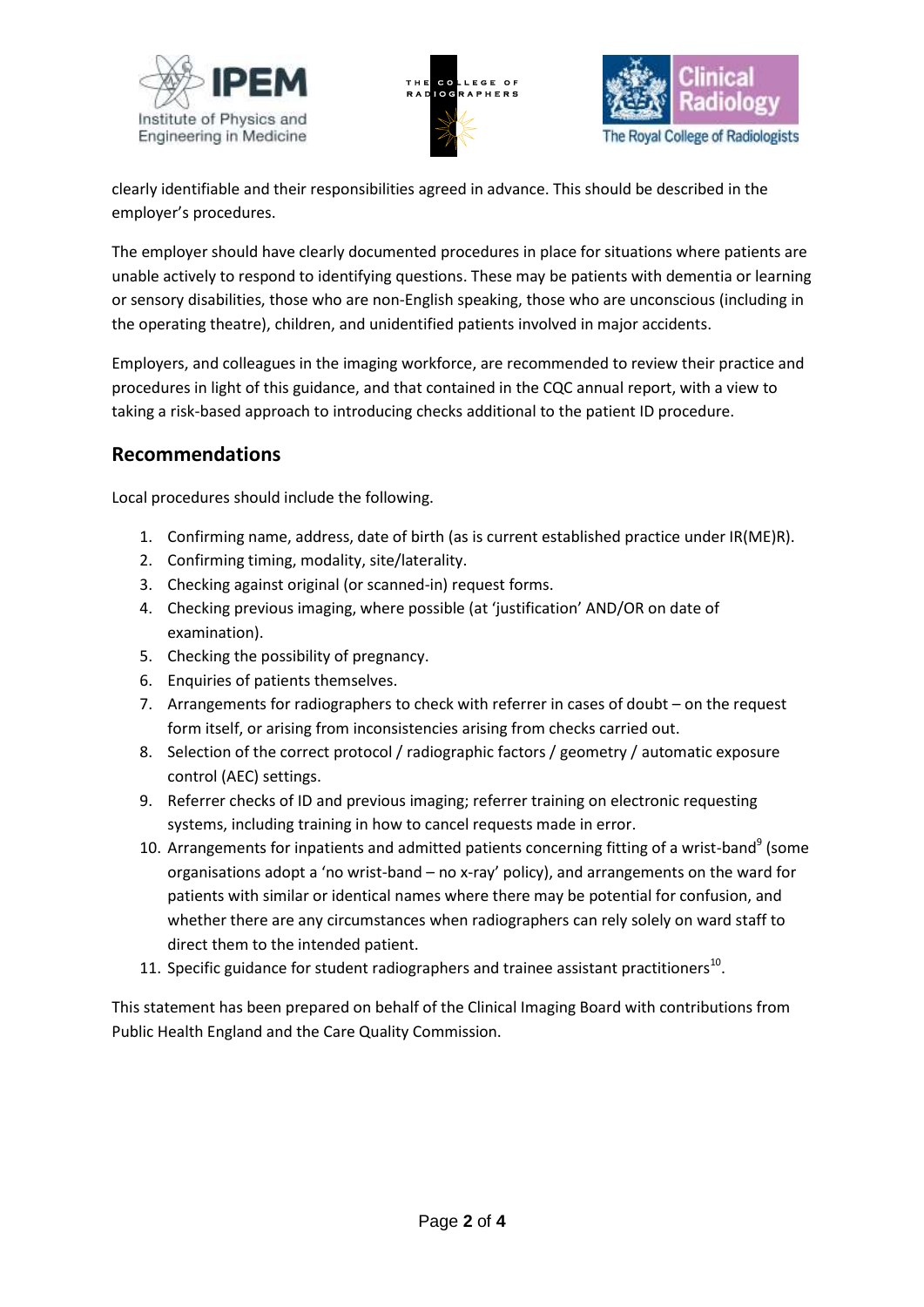





**Dr Giles Maskell President of The Royal College of Radiologists**

Sheica Haman

**Mrs Sheila Hassan President of the Society and College of Radiographers**

in Keen

**Professor Stephen Keevil President of the Institute of Physics and Engineering in Medicine**

#### **Notes for Editors**

The Clinical Imaging Board (CIB) is a collaboration between the Royal College of Radiologists (RCR), the Institute of Physics and Engineering in Medicine (IPEM) and the Society and College of Radiographers (SCoR). It was set up in 2013 to provide leadership on issues related to medical imaging. The CIB's Vision for imaging in the UK can be downloaded **[here](http://www.ipem.ac.uk/Portals/0/Documents/Partners/Clinical%20Imaging%20Board/A%20Vision%20for%20Clinical%20Imaging%20in%20the%20UK%20v2.0.pdf)**.

The current Chair of the CIB is Professor Stephen Keevil, President of IPEM, Professor of Medical Physics at King's College London and Head of Magnetic Resonance Physics at Guy's and St Thomas's NHS Foundation Trust.

The Royal College of Radiologists (charity no: 211540) has over 9,600 Fellows and members worldwide, representing the specialties of clinical oncology and clinical radiology. The College sets and maintains the standards for entry to, and practice, in the specialties of clinical radiology and clinical oncology in addition to leading and supporting practitioners throughout their careers: **[www.rcr.ac.uk](http://www.rcr.ac.uk/)**

The Institute of Physics and Engineering in Medicine (IPEM; charity no: 1047999) is the professional organisation for physicists, clinical and biomedical engineers and technologists working in medicine and biology. Our aim is to advance physics and engineering applied to medicine and biology for the public good. See **[www.ipem.ac.uk](http://www.ipem.ac.uk/)**.

The Society and College of Radiographers (charity no: 272505) represents the professional interests of 28,000 health practitioners who work in diagnostic imaging and radiotherapy. See **[https://www.sor.org/](https://www.sor.org/ )**